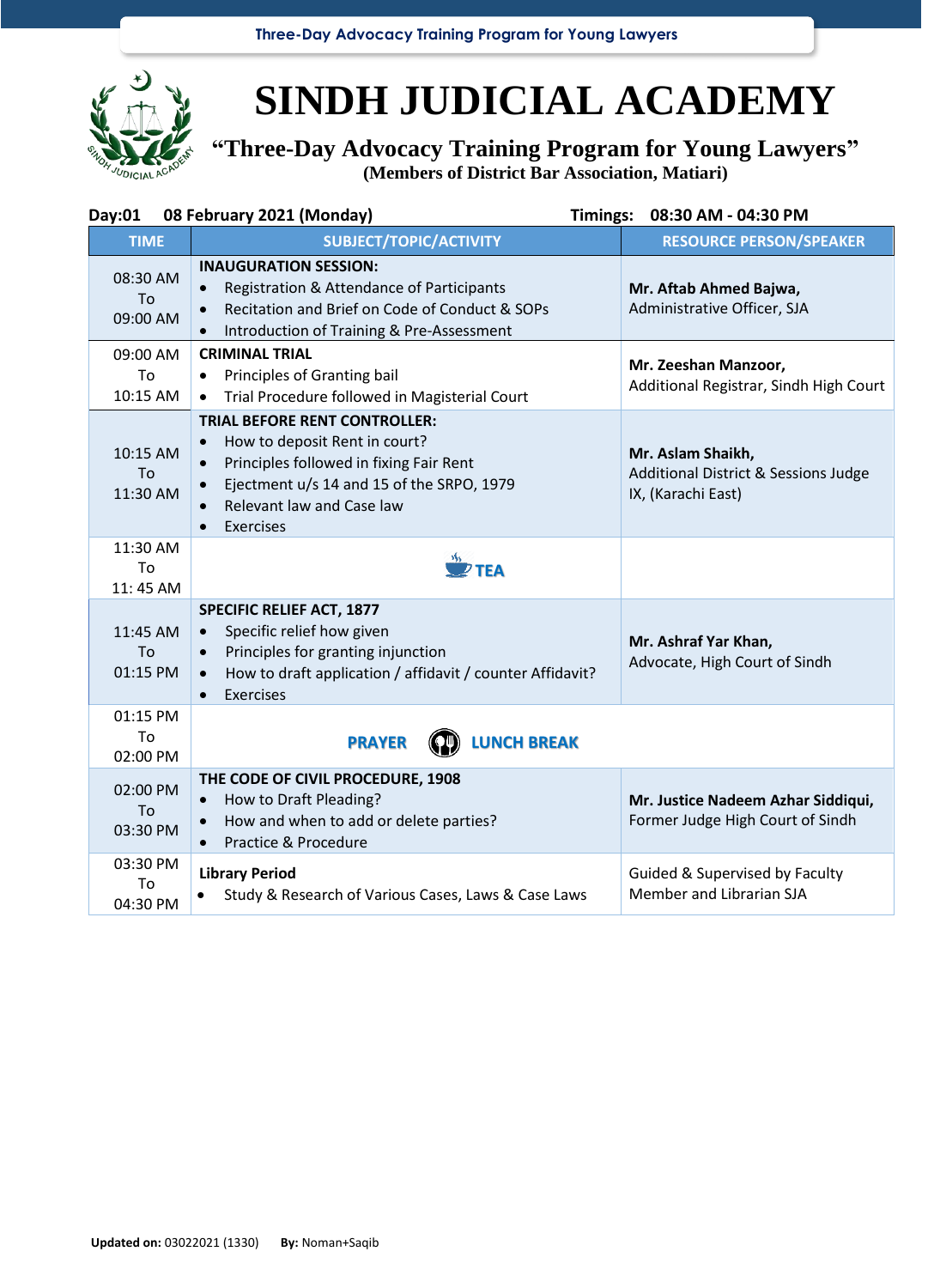| Day:02 09 February 2021 (Tuesday)<br>Timings: 08:30 AM - 05:00 PM |                                                                                                                                                                                                                                          |                                                                                                                    |  |  |
|-------------------------------------------------------------------|------------------------------------------------------------------------------------------------------------------------------------------------------------------------------------------------------------------------------------------|--------------------------------------------------------------------------------------------------------------------|--|--|
| <b>TIME</b>                                                       | SUBJECT/TOPIC/ACTIVITY                                                                                                                                                                                                                   | <b>RESOURCE PERSON/SPEAKER</b>                                                                                     |  |  |
| 08:30 AM<br>To<br>10:00 AM                                        | <b>TRIAL IN COURT OF MAGISTRATE</b><br>Supply of Documents to Accused<br>Access to Justice through Legal Aid<br><b>Mock Trial &amp; Exercises</b>                                                                                        | <b>Barrister Syed Shahbal Ali</b>                                                                                  |  |  |
| 10:00 AM<br>To<br>11:30 AM                                        | <b>INTRODUCTION TO MEDIATION LAW</b>                                                                                                                                                                                                     | Mr. Ashraf Yar Khan,<br>Advocate, High Court of Sindh                                                              |  |  |
| 11:30 AM<br>T <sub>Ω</sub><br>11:45 AM                            | <b>TFA</b>                                                                                                                                                                                                                               |                                                                                                                    |  |  |
| 11:45 AM<br>To<br>01:00 PM                                        | Juvenile Justice System Act, 2018                                                                                                                                                                                                        | Mr. Muhammad Shahid Shafiq,<br>District & Sessions Judge/Senior<br><b>Faculty Member Sindh Judicial</b><br>Academy |  |  |
| 01:00 PM<br>To<br>02:00 PM                                        | <b>Introduction of Forensic Evidence</b>                                                                                                                                                                                                 | Mr. Aftab Ahmed Bajwa,<br>Administrative Officer, SJA                                                              |  |  |
| 02:00 PM<br>To<br>02:30 PM                                        | <b>LUNCH BREAK</b><br><b>PRAYER</b>                                                                                                                                                                                                      |                                                                                                                    |  |  |
| 02:30 PM<br>To<br>04:00 PM<br>04:00 PM                            | <b>Family Law &amp; Its Enforcement</b><br>Jurisdiction of Court & Pre-Trial Proceedings<br>Drafting Plaint & Recording Evidence<br>$\bullet$<br>Applications for Interim Maintenance & Interim Custody<br>Art of Arguments<br>$\bullet$ | Hon'ble Mr. Justice Ali Aslam Jafri,<br>Former Judge High court of Sindh,<br>Karachi                               |  |  |
| To<br>05:00 PM                                                    | <b>Library Period</b><br>Study & Research of Various Cases, Laws & Case Laws                                                                                                                                                             | Guided & Supervised by Faculty<br>Member and Librarian SJA                                                         |  |  |